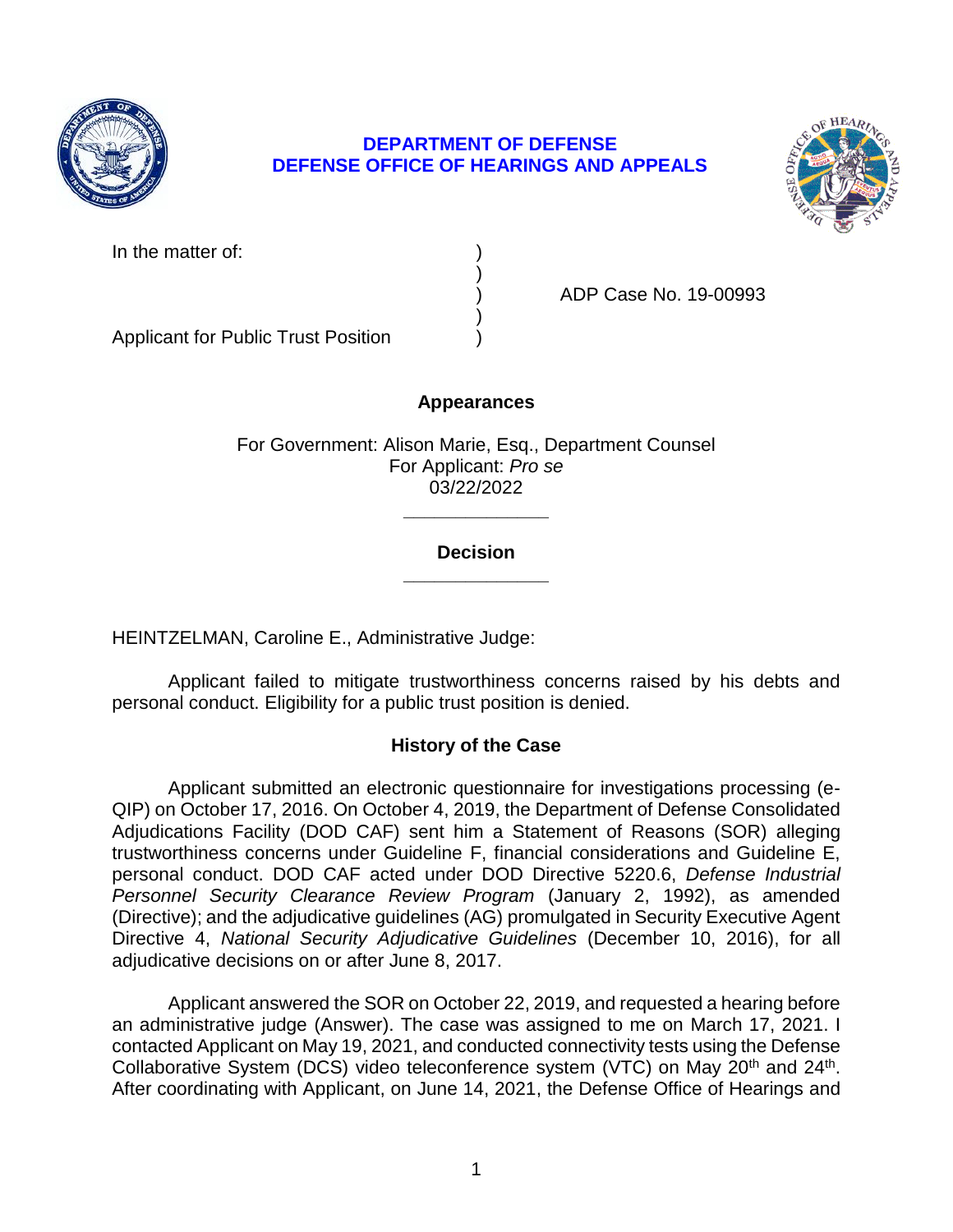Appeals (DOHA) notified Applicant that the hearing was scheduled for June 24, 2021. I convened the hearing as scheduled via VTC on DCS. Applicant waived the 15-day hearing notice requirement. (Tr. 8-9)

 I marked the May 24, 2021 case management order as Hearing Exhibit (HE) I; Department Counsel's December 5, 2019 discovery letter as HE II; and Department Counsel's exhibit list as HE III. Government Exhibits (GE) 1 through 10, and Applicant the transcript (Tr.) on July 2, 2021. The record was held open until July 23, 2021, to allow Applicant to submit additional documentation, and he timely submitted AE C through L, Exhibits (AE) A and B were admitted without objection, and Applicant testified. I received which were admitted without objection, and the record closed.

## **SOR Amendment**

 At the hearing, the Government made a motion to amend SOR ¶ 2.c by modifying the date of the alleged arrest to conform with the record evidence. Applicant did not object, and I granted the Government's motion. (Tr. at 70-71)

 The SOR was amended to modify the existing allegation under paragraph 2, as follows:

c. You were arrested in about January 2003, in [State A,] and charged with Bail Jumping-Misdemeanor.

# **Findings of Fact**

 Applicant is 44, and has never been married. He has a 23-year-old son and a 21- year-old daughter. He received a Bachelor of Science degree in computer science in 2009. He has worked for his current employer since October 2018 as an information technology analyst. One week before the hearing, he started working part-time at an outlet retail store. This is his first application for a position of trust. (GE 1; GE 2; Tr.13-17, 64)

## **Financial Considerations**

 The SOR alleges that Applicant has 15 delinquent debts, totaling [\\$26,582.07](https://26,582.07). Additionally, Applicant is indebted to the IRS and his state for an unalleged amount for tax years 2014 and 2015. In his response to the SOR, he admitted all of the guideline F allegations and claimed he was either paying each debt or working with a debt consolidator. The debts alleged in the SOR were confirmed by Applicant's credit bureau reports (CBR) and his response to DOHA interrogatories. (SOR; Answer; *See* Chart)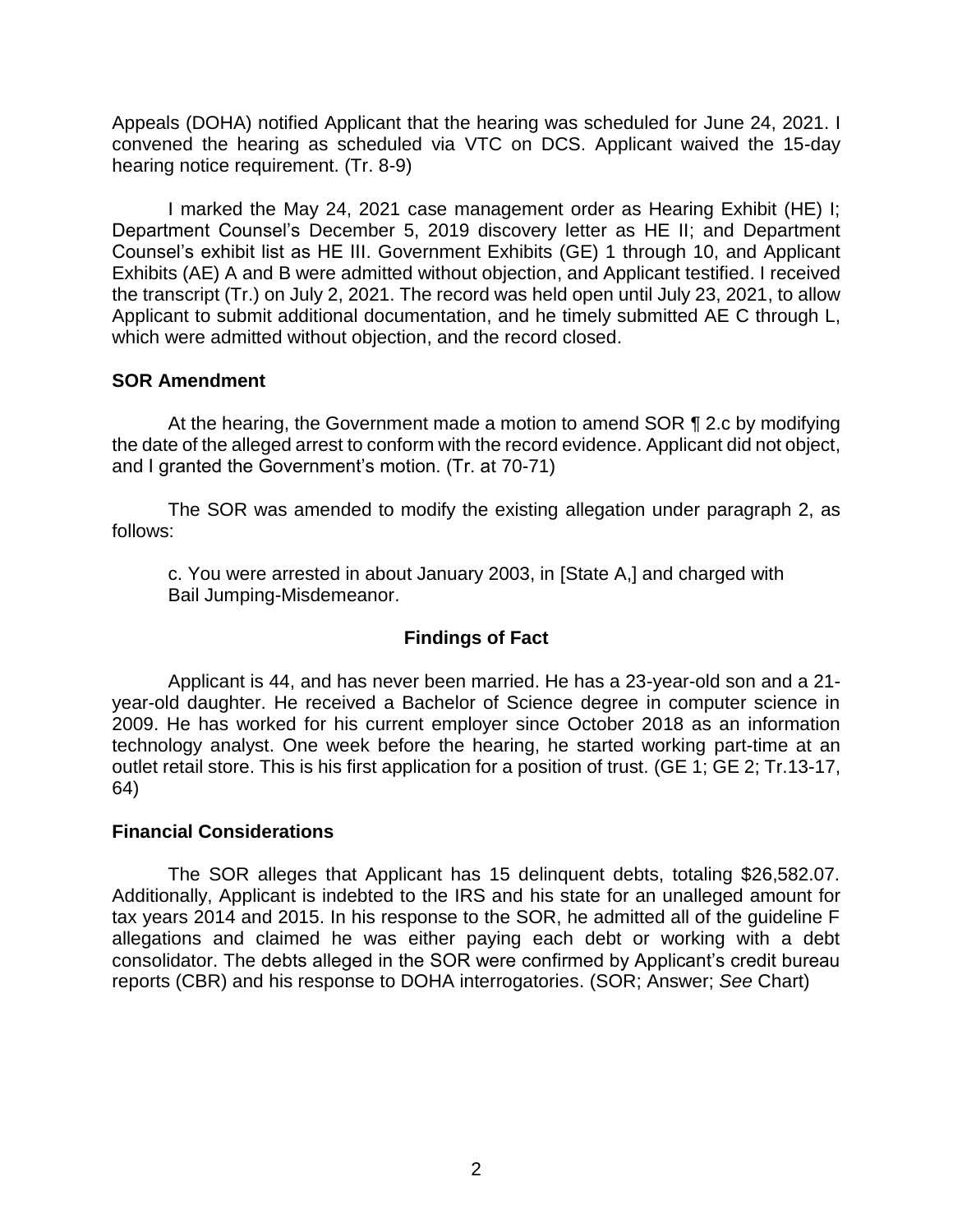| <b>SOR</b>       | <b>Amount</b> | <b>Type</b>                                  | <b>Answer</b>                                      | <b>Status</b>                                                       | Proof                                                                                             |
|------------------|---------------|----------------------------------------------|----------------------------------------------------|---------------------------------------------------------------------|---------------------------------------------------------------------------------------------------|
|                  |               |                                              |                                                    |                                                                     |                                                                                                   |
| 1.a              | \$19,468      | <b>Student</b><br>Loan                       | Making<br>Payments,<br>since May<br>2019           | Judgment entered<br>against him,<br>garnishment, Bal:<br>\$9,611.43 | GE 2 at 13; GE<br>4 at 1; GE 5 at<br>2; GE 6 at 16-<br>19; AE A at 2;<br>AE C; AE D; Tr.<br>28-35 |
| 1.b              | \$1,107       | Consumer                                     | Working with<br>Debt<br>Consolidator               | Unpaid                                                              | GE 3 at 16; GE<br>4 at 2; GE 5 at<br>2; AE A at 21;<br>AE B at 23-24                              |
| 1.c              | \$1,102       | Cash<br>Loan                                 | Working with<br>Debt<br>Consolidator               | Unpaid                                                              | GE 4 at 3; GE 5<br>at 2; AE A at 21                                                               |
| 1.d              | \$1,035       | Medical                                      | Working with<br>Debt<br>Consolidator               | Unpaid                                                              | GE 4 at 3; GE 5<br>at 2; AE A at<br>21; AE B at 8-9                                               |
| 1.e              | \$448         | Cell<br>Phone                                | Working with<br>Debt<br>Consolidator               | Unpaid                                                              | GE 4 at 3; GE 5<br>at $2$                                                                         |
| $1.\overline{f}$ | \$353         | Credit<br>Card                               | Working with<br>Debt<br>Consolidator               | Unpaid                                                              | GE 2 at 14; GE<br>4 at 3; GE 5 at<br>11; AE A at 19;<br>AE B at 60-61                             |
| 1.g              | \$187         | <b>Gas Bill</b>                              | Working with<br>Debt<br>Consolidator               | Unpaid                                                              | GE 3 at 17; GE<br>4 at 3; GE 5 at<br>2; AE A at 20;<br>Tr. at 40                                  |
| 1.h              | \$74          | Medical                                      | Working with<br>Debt<br>Consolidator               | Unpaid                                                              | GE 4 at 3; GE 5<br>at 2; AE A at 21                                                               |
| 1.i              | \$1,072       | Medical                                      | Making<br>Payments,<br><b>Since August</b><br>2019 | Judgment entered<br>against him,<br>garnishment, Bal:<br>\$543.67   | GE 6 at 10-15;<br>AE C; Tr. at 41-<br>44                                                          |
| 1.1              | \$839         | Charged<br>off Credit<br>Card                | Working with<br>Debt<br>Consolidator               | Unpaid                                                              | GE 2 at 13; GE<br>3 at 4; GE 5 at<br>11; AE B at 71                                               |
| 1.k              | \$405         | <b>Red Light</b><br>Camera                   | Working with<br><b>Debt</b><br>Consolidator        | Unpaid                                                              | GE 2 at 14; GE<br>3 at 17; GE 5 at<br>11                                                          |
| 1.1              | \$240         | <b>State</b><br>Fines for<br><b>Offenses</b> | Making<br>Payments                                 | Unpaid, see facts<br>section, debt was<br>originally \$2,300        | GE 2 at 15; GE<br>3 at 17; Tr. at<br>44-48; AE E-G                                                |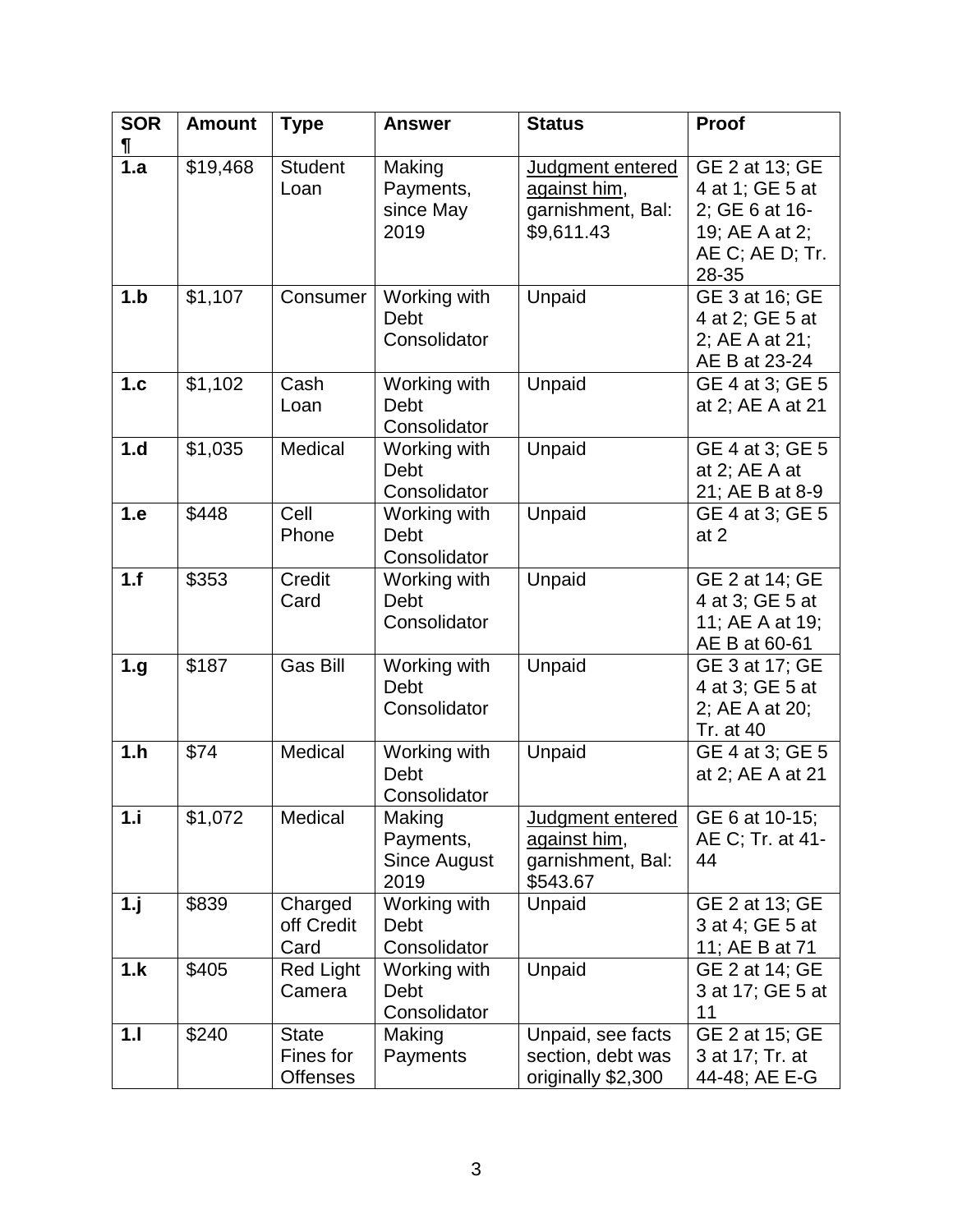| 1.m | \$107                                          | Cable        | Working with<br>Debt<br>Consolidator                | Unpaid                                            | GE 2 at 15; GE<br>3 at 17                                            |
|-----|------------------------------------------------|--------------|-----------------------------------------------------|---------------------------------------------------|----------------------------------------------------------------------|
| 1.n | \$76                                           |              | Working with<br>Debt<br>Consolidator                | Unpaid                                            | GE 2 at 15; GE<br>3 at 17                                            |
| 1.0 | \$69                                           | Medical      | Working with<br>Debt<br>Consolidator                | Unpaid                                            | GE 2 at 15; GE<br>3 at 18                                            |
| 1.p | <b>IRS</b><br>Taxes<br>2014 &<br>2015          | <b>Taxes</b> | Payment<br>Agreement<br>established<br>October 2019 | No Documented<br>Status from<br>Applicant         | GE 2 at 12; AE<br>C; Tr. 36, 49-56                                   |
| 1.q | <b>State</b><br><b>Taxes</b><br>2014 &<br>2015 | <b>Taxes</b> | Payment<br>Agreement<br>established in<br>2018      | 2014: paid; 2015:<br>paid in full in June<br>2019 | GE 2 at 12; AE<br>$C$ ; AE E; Tr. at<br>36, 47-50, 54-<br>56; AE E-G |

 unemployment between June 2016 and October 2016; a period in which he lacked health insurance; a period when he did have insurance, but he had a high deductible; a relationship that ended in 2018, and left him with some of the residual joint utility bills; and Applicant attributes his financial delinquencies to a number of factors: a period of the COVID-19 pandemic. (GE 2 at 4; Tr. 20, 28, 37-40, 63-64)

In June 13, 2018, Applicant's work hours were reduced because of a lack of work, and his position was eventually terminated. He received unemployment benefits, but his child support payments were automatically deducted from his checks, which left him with very little to pay his bills. In January 2019, a judgment was entered against Applicant for the almost \$20,000 student loan debt alleged in SOR ¶ 1.a. Since May 2019, his wages have been garnished \$400 monthly. He provided documentation to reflect that as of June 2021, the balance of the account alleged in SOR ¶ 1.a was \$[9,611.43.](https://9,611.43) (*See* Chart; Tr. 28-35)

 In his Answer to the SOR, Applicant indicated he was working with a debt consolidator to resolve many of the debts alleged in the SOR. However, he admitted at the hearing that he never made payments to the debt consolidation company, nor has he made payments toward the underlying debts. (*See* Chart; Tr. 36, 57)

 Applicant did not disclose any tax issues in his 2016 SCA. During his October 2018 interview with a Government investigator (adopted in July 2019), Applicant disclosed that he was audited in 2017 for either his 2014 or 2015 state and federal income tax returns, and both the state and the IRS were garnishing his paychecks \$75. In his Answer to the SOR, he claimed he was making payments to both his state's department of revenue and the IRS. He averred he established payment agreements with the IRS in October 2019 and with his state in November 2019. He did not provide supporting documentation to corroborate his claims. (Answer; GE 1 at 31; GE 2 at 12)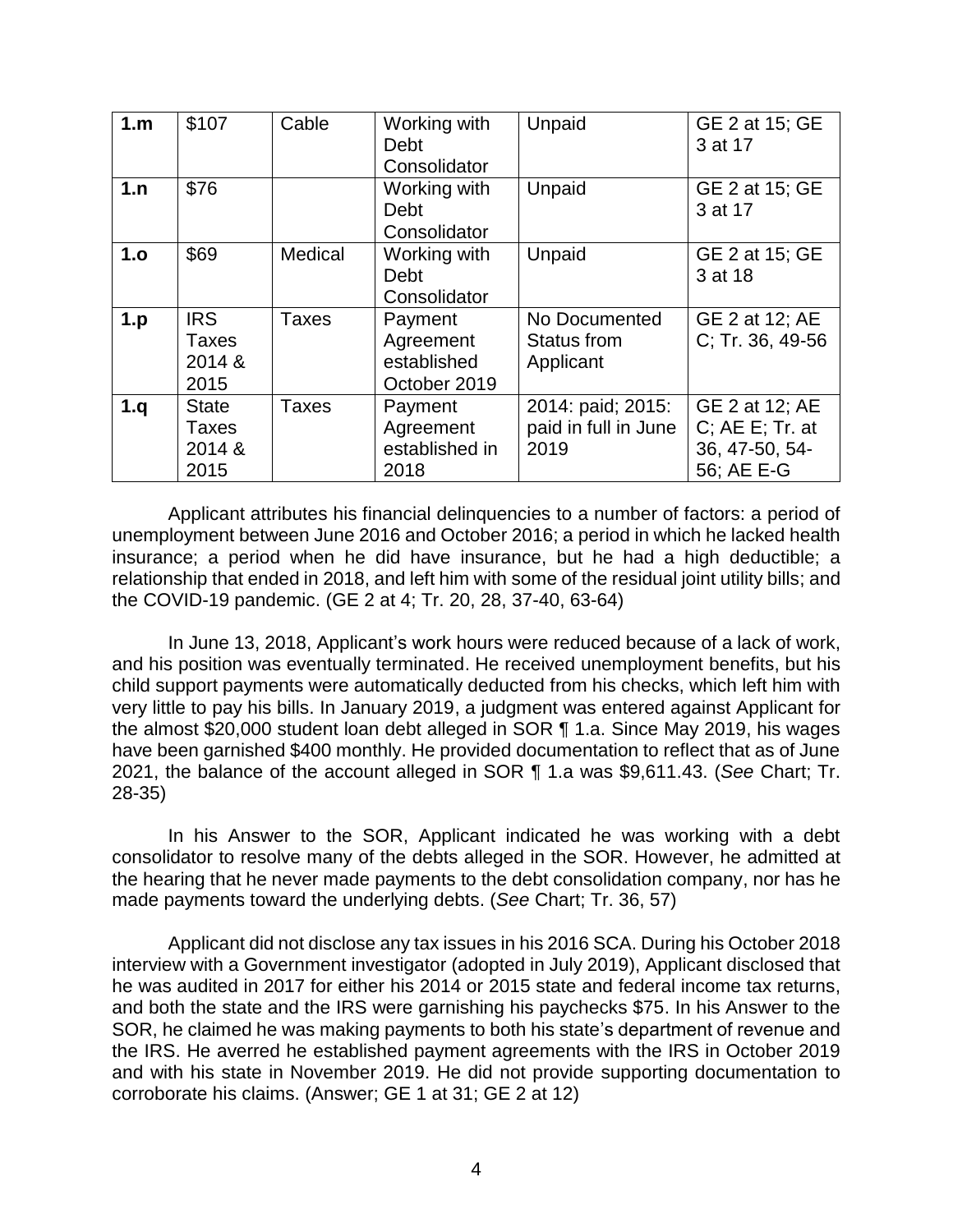At the hearing, Applicant testified that his tax year (TY) 2014 and 2015 state and federal income tax issues arose as result of him purposely not including unemployment benefits he had received when he filed his returns. He did this because he needed the money he anticipated he would receive from his returns to pay his bills. He knew that he owed money to the IRS and his state, but he manipulated the information in his tax filings to reduce his income and to maximize his refunds. Applicant claimed that he timely filed both his TY 2014 and 2015 state and federal income tax returns. He also claimed that he established a payment agreement with the IRS in January 21, 2020, that he has been paying \$150 per paycheck and that he owed no back taxes to the IRS for TY 2014 and 2015. He provided no documentation to support his claims. (Tr. 36, 48-52)

 In his post-hearing submissions, Applicant provided copies of pay stubs from Company B. These stubs reflect garnishments, in various and inconsistent amounts, between July 2019 and June 2021. The garnishments did not occur every month, and the stubs do not reflect the creditors that were garnishing his wages. One of the documents provided by Applicant clearly shows that some of the garnishments reflected in the pay stubs were for the debt alleged in SOR ¶ 1.i, and the outstanding balance on July 13, 2021 was \$543.67. (*See* Chart; AE C; AE I-K; Tr. 36-44)

 Applicant testified that his paychecks were garnished to pay his outstanding state taxes and the \$240 debt alleged SOR ¶ 1.l. This debt was related to some of the fines and related criminal activity alleged in the SOR. According to Applicant, he believes the documentation that he provided after the hearing demonstrates that he has no favor. I disagree. It is unclear from the documentation that the debt alleged in SOR ¶ 1.I has been paid and resolved. This documentation does demonstrate that in the past, Applicant was behind on his child support payments, and his state tax refund from 2016 and resolved in a timely manner, and his refund was applied to a debt owed to another undisclosed state agency. His 2015 state income tax return was filed and paid in full as of June 4, 2019. It was not filed and paid in a timely manner, but it is resolved. (AE C, AE outstanding financial obligations to his state; and that this debt should be resolved in his was seized and applied to this obligation. Applicant's 2014 state income taxes were filed E-H; Tr. 44-48)

 In his post-hearing submissions, Applicant claimed he submitted documentation regarding his federal income taxes. However, the documentation that he provided is for his state income taxes. Additionally, he labeled documents as "IRS Documents 1" and "IRS Documents 2," which I marked as AE E and AE F, respectively. These documents are duplicates of each other. (AE C; AE E-H)

 Applicant has been using Quicken software to monitor his finances. He testified that he is current on all of his bills, and his federal student loans are deferred due to the Coronavirus Aid, Relief, and Economic Security (CARES) Act. Applicant filed for Chapter 7 bankruptcy protection in 2010, and his debts totaling \$70,000 to \$80,000 were discharged in 2012. His financial issues were the result of medical debt, credit cards, and payday loans – living outside of his financial means. His bankruptcy and several other incidents in the personal conduct section, infra, are not alleged in the SOR, and they will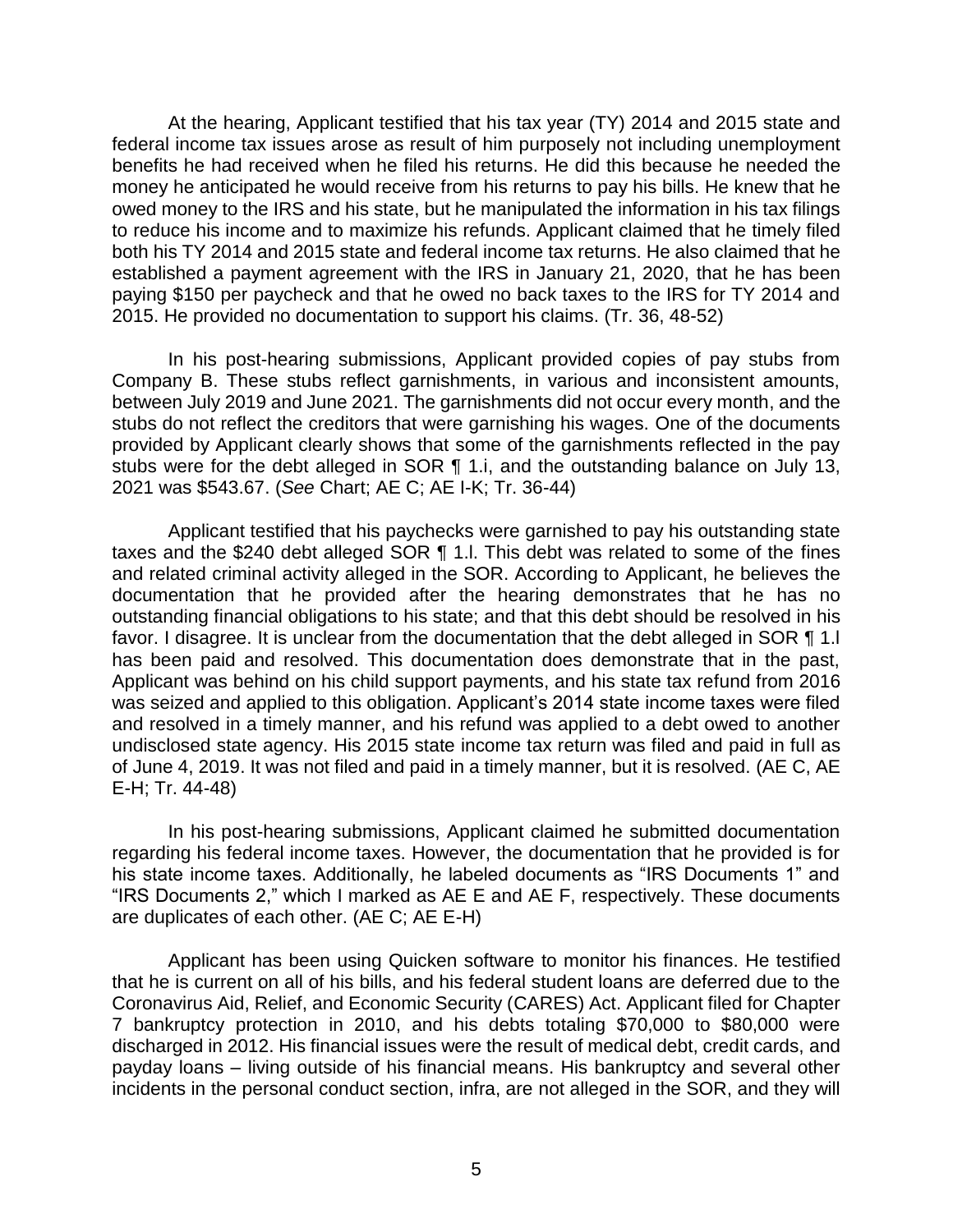not be considered as disqualifying conduct. However, conduct not alleged in the SOR in this decision will be considered in the application of mitigating conditions, for assessment of Applicant's credibility, and in the whole-person analysis. (GE 1 at 30; GE 2 at 12-13; Tr. 20, 58-59)

## **Personal Conduct**

 The SOR alleged Applicant committed multiple criminal and traffic-related offenses between 1997 and 2017. (*See* Chart)

| <b>SOR ¶</b>     | <b>Offense/Arrest</b>                                                                                                                                                                                       | <b>Answer</b><br>to<br><b>SOR</b> | <b>Disposition</b>                                                                                      | Proof                                                                 |
|------------------|-------------------------------------------------------------------------------------------------------------------------------------------------------------------------------------------------------------|-----------------------------------|---------------------------------------------------------------------------------------------------------|-----------------------------------------------------------------------|
| 2.a              | 1997- OTH from<br><b>Navy</b>                                                                                                                                                                               | Admit                             | <b>OTH</b><br>Discharge                                                                                 | GE 2 at 5, 9; GE 7<br>at 1; Tr. at 66-69                              |
| 2.b              | 1999- Bail Jumping                                                                                                                                                                                          | Admit                             |                                                                                                         | GE 7 at 1-2; GE 8<br>at 3, 24-25; Tr. at<br>100                       |
| <b>Unalleged</b> | 1998 or 1999 - Theft<br>of \$1,000 to \$1,200                                                                                                                                                               | Admitted at<br>Hearing            |                                                                                                         | Tr. at 94-95                                                          |
| <b>Unalleged</b> | Nov 2001-Bail<br>Jumping                                                                                                                                                                                    |                                   |                                                                                                         | <b>GE 8 at 3</b>                                                      |
| 2.c              | Jan 2003- Resisting<br>or Obstructing an<br>Officer                                                                                                                                                         | Admit                             | Guilty                                                                                                  | GE 6 at 99-103;<br>GE 7 at 2; GE 8 at<br>3; Tr. at 90-91              |
| 2.d              | Feb 2003- Criminal<br>Damage to Property                                                                                                                                                                    | Admit                             | No Pros                                                                                                 | GE 2 at 9; GE 7 at<br>2; GE 8 at 3, 19-<br>23; Tr. at 85-90           |
| 2.e              | July 2003- Battery<br>(Domestic Abuse-<br>Repeater); Disorderly<br><b>Conduct (Domestic</b><br>Abuse)                                                                                                       | Admit                             | $\overline{Ch. 1}$<br>Dismissed;<br>Ch. 2 Guilty                                                        | GE 6 at 104-109;<br>GE 7 at 3; GE 8 at<br>13-14; Tr. at 85-<br>90, 92 |
| 2.f              | Nov 2003- Ch. 1<br>Battery, Domestic<br>Abuse (Repeater);<br>Ch. 2 Criminal<br>Damage to Property,<br>Ch. 3 Disorderly<br>Conduct; Ch. 4<br>Possession of THC;<br>Ch. 5 Possession of<br>Drug Paraphernalia | Admit                             | Ch. 1 Guilty;<br>Ch. 2<br>Dismissed;<br>Ch.3<br>Dismissed;<br>Ch. 4 Guilty;<br>Ch.5<br><b>Dismissed</b> | GE 1 at 26; GE 2<br>at 8; GE 6 at 110-<br>118; GE 7 at 3              |
| <b>Unalleged</b> | Dec 2004- Disorderly<br><b>Conduct (Domestic</b><br>Abuse)                                                                                                                                                  |                                   | Guilty                                                                                                  | GE 6 at 118-124;<br>GE 7 at 3; Tr. at<br>88-89, 115                   |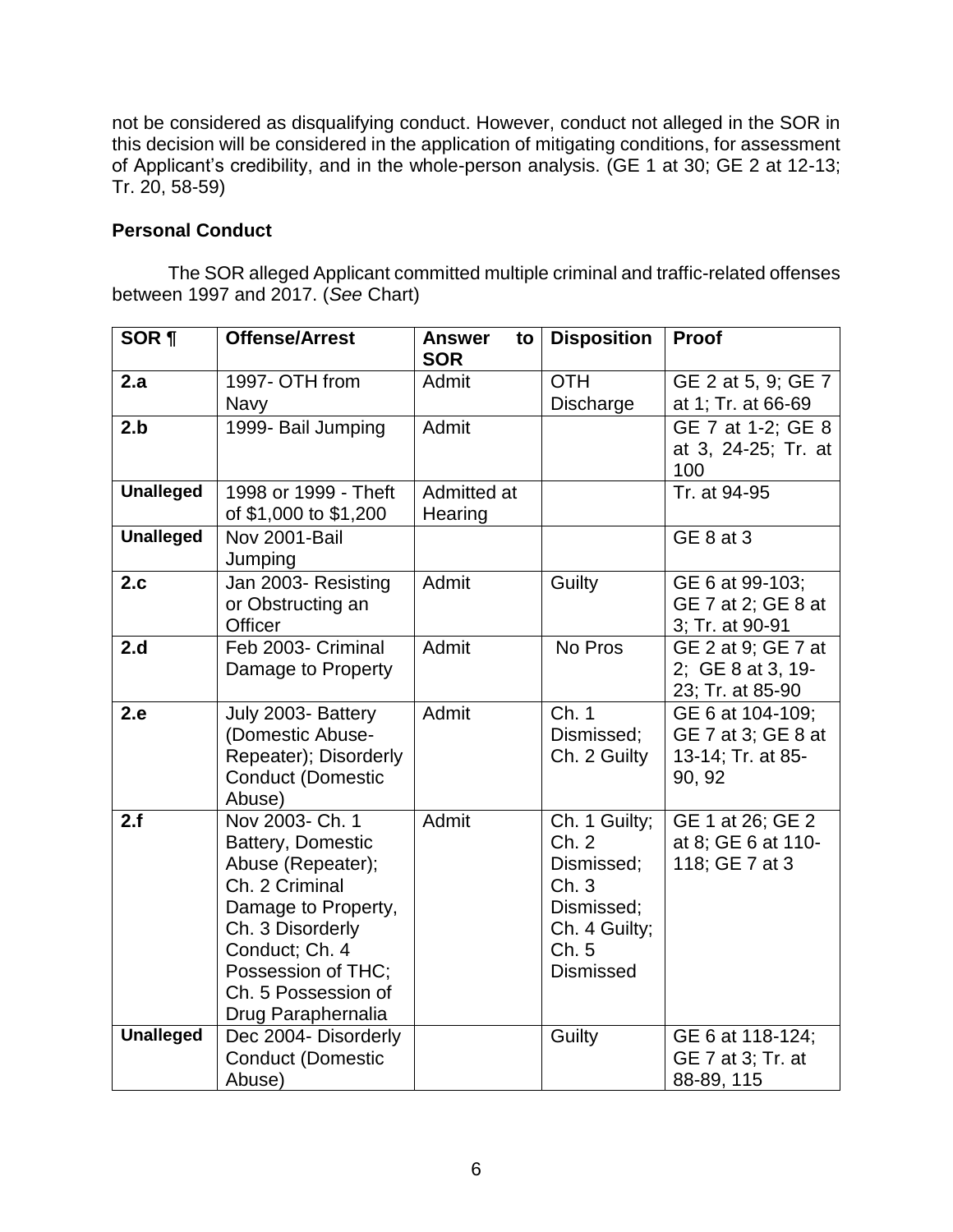| <b>Unalleged</b> | Jan 2005- Theft                       | Denied at |                    | GE 7 at 7; Tr. at                         |
|------------------|---------------------------------------|-----------|--------------------|-------------------------------------------|
|                  |                                       | Hearing   |                    | 93-94                                     |
| 2.g              | Apr 2005- Failure to                  | Admit     |                    | GE 7 at 4; Tr. at                         |
|                  | Pay                                   |           |                    | 70, 95                                    |
| 2.h              | July 2005- Theft-                     | Admit     | Guilty             | GE 6 at 125-130;                          |
|                  | <b>False Representation</b>           |           |                    | Tr. at 96-97                              |
|                  | greater than or equal                 |           |                    |                                           |
|                  | to \$2500                             |           |                    |                                           |
| <b>Unalleged</b> | Sep 2006-Gas Drive                    |           | Guilty             | GE 10; Tr. at 96-<br>97                   |
|                  | Off; Fraud of<br>Innkeeper; Operating |           | Operating<br>While |                                           |
|                  | <b>While License</b>                  |           | Revoked            |                                           |
|                  | Revoked                               |           |                    |                                           |
| <b>Unalleged</b> | Oct 2006- Gas Drive                   |           | Guilty             | GE 10; Tr. at 96-                         |
|                  | Off; Operating While                  |           | Operating          | 97                                        |
|                  | <b>License Revoked</b>                |           | While              |                                           |
|                  |                                       |           | Revoked            |                                           |
| 2.i              | Sep 2007- Vehicle                     | Deny      | Ch. 1              | GE 2 at 8; GE 6 at                        |
|                  | <b>Operator Flee/Elude</b>            |           | (felony)           | 85-88; GE 7 at 5;                         |
|                  | <b>Officer &amp; Probation</b>        |           | Dismissed;         | GE <sub>9</sub>                           |
|                  | Violation                             |           | Ch. 2 Guilty       |                                           |
| 2.j              | Aug 2016- Violation                   | Admit     | Guilty             | GE 1 at 25, 28; GE                        |
|                  | of Domestic Abuse                     |           |                    | 2 at 6-7, 9-10; GE                        |
|                  | Injunction                            |           |                    | 6 at 131-132; GE 7<br>at 5; Tr. at 77-85, |
|                  |                                       |           |                    | 103-107                                   |
| 2.k              | Arrested 17 times                     | Admit     |                    | GE 2 at 10; GE 6                          |
|                  | between Aug 2000                      |           |                    | at 20-84, 89-98,                          |
|                  | and Mar 2017 for                      |           |                    | 92-98; GE 7 at 4,                         |
|                  | <b>Operating While</b>                |           |                    | 6-7; GE 8 at 1-3;                         |
|                  | License Revoked or                    |           |                    | GE 9; GE 10                               |
|                  | Suspended/However,                    |           |                    |                                           |
|                  | SOR says 10 arrests                   |           |                    |                                           |
| 2.k              | 8/13/2000                             |           | Guilty             | <b>GE 7 at 2</b>                          |
| 2.k              | 1/14/2003                             |           | Guilty             | GE 6 at 21                                |
| 2.k              | 2/3/2003                              |           | Guilty             | GE 6 at 30                                |
| 2.k              | 2/12/2003                             |           | Guilty             | GE 6 at 34                                |
| 2.k              | 4/26/2004                             |           | Guilty             | GE 6 at 38                                |
| 2.k              | 9/3/2004                              |           | Guilty             | GE 6 at 43                                |
| 2.k              | 2/6/2005                              |           | Guilty             | GE 6 at 47                                |
| 2.k              | 9/22/2005                             |           | Guilty             | GE 6 at 51                                |
| 2.k              | 9/15/2006                             |           | Guilty             | GE 6 at 63                                |
| 2.k              | 10/1/2006                             |           | Guilty             | GE 6 at 57                                |
| 2.k              | 1/08/2007                             |           | Guilty             | GE 6 at 69                                |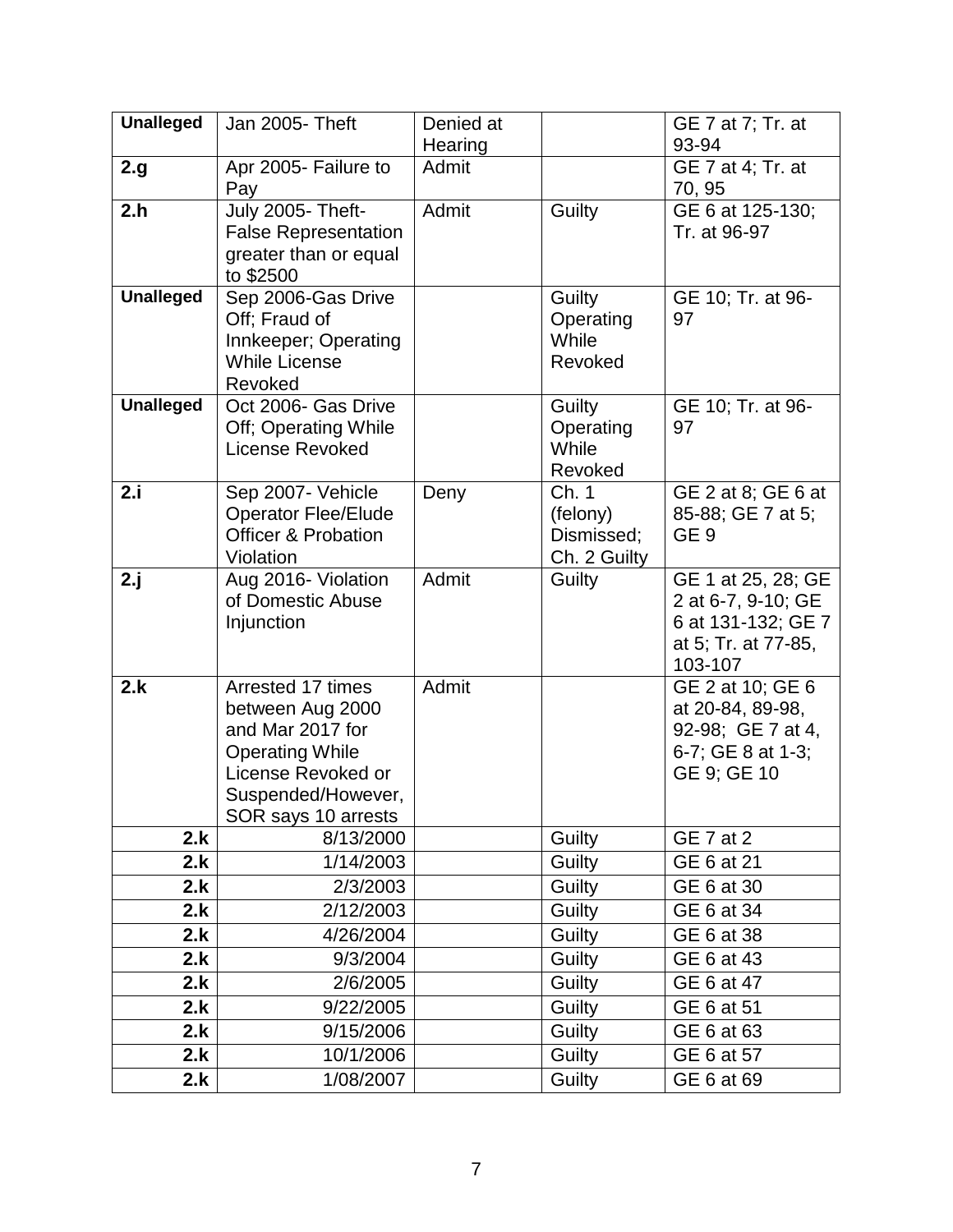| 2.k | 4/19/2007 |             | Guilty           | GE 6 at 75; GE 9 |
|-----|-----------|-------------|------------------|------------------|
|     |           |             |                  | at $2$           |
| 2.k | 6/26/2007 |             | Guilty           | GE 6 at 78       |
| 2.k | 5/25/2016 |             | Guilty           | GE 6 at 89       |
| 2.k | 7/5/2016  |             | Guilty           | GE 6 at 92       |
| 2.k | 9/30/2016 |             | Guilty           | GE 6 at 95       |
| 2.k | 6/14/2019 |             | <b>Dismissed</b> | GE 6 at 97       |
| 2.k | 2020      | Admitted at |                  | Tr. at 98-99     |
|     |           | Hearing     |                  |                  |

 Before he graduated from high school, Applicant enlisted in the U.S. Navy's delayed entry program in May 1996. While he was in the Navy, he struggled with following rules and had issues with authority. Additionally, his father's stroke from a year earlier weighed heavily on him. Due to these issues, Applicant did not handle the stress and demands of the military and chose to leave the Navy without authorization in August 1996. He was apprehended in September 1997, charged with unauthorized absence (UA), and administratively discharged from the Navy with an Other than Honorable (OTH) discharge in October 1997, as alleged in SOR ¶ 2.a. There is no evidence he was tried by courtmartial for being absent without leave. (*See* Chart; Tr. at 66-70)

 In 1998 or 1999, Applicant was arrested for fraudulently using and charging \$1,000 will not be considered as disqualifying conduct. However, he testified that he never paid the associated fine for this incident, and there was an outstanding warrant for his arrest, which resulted in the arrest alleged in SOR ¶ 2.g, for failure to pay. (Tr. 94-95) to \$1,200 to his son's mother's credit card. This incident was not alleged in the SOR and

 Between February 2003 and December 2004, Applicant was arrested multiple times for incidents related to domestic abuse, as alleged in SOR ¶¶ 2.d and 2.e. These incidents involved the mother of his daughter. According to Applicant they have a good relationship at this time. The December 2004 domestic abuse incident was not alleged in the SOR and will not be considered as disqualifying conduct. (Tr. at 72, 85-90)

 Applicant was arrested three times for filling his car up with gasoline at gas stations and driving away without paying. These arrests occurred in two states between approximately 2005 and 2006. He admitted at the hearing that he engaged in this criminal behavior a total of seven or eight times, but was only caught the three times he was arrested. Only one of these incidents was alleged in SOR ¶ 2.i, the remaining two arrests and the other incidents will not be considered as disqualifying conduct. (Tr. at 96-97)

 Between 2007 and 2013, Applicant sporadically saw counselors as a result of his then partner demanding that he seek help and modify his behavior if he was going to remain in their relationship. As a result, he had fewer issues with law enforcement during this period. They broke up in the summer of 2013 or 2014. (Tr. 75-77)

 In 2014, Applicant started dating Jane Doe. She was abused as a child and in previous relationships. They fought during their relationship, but the police were never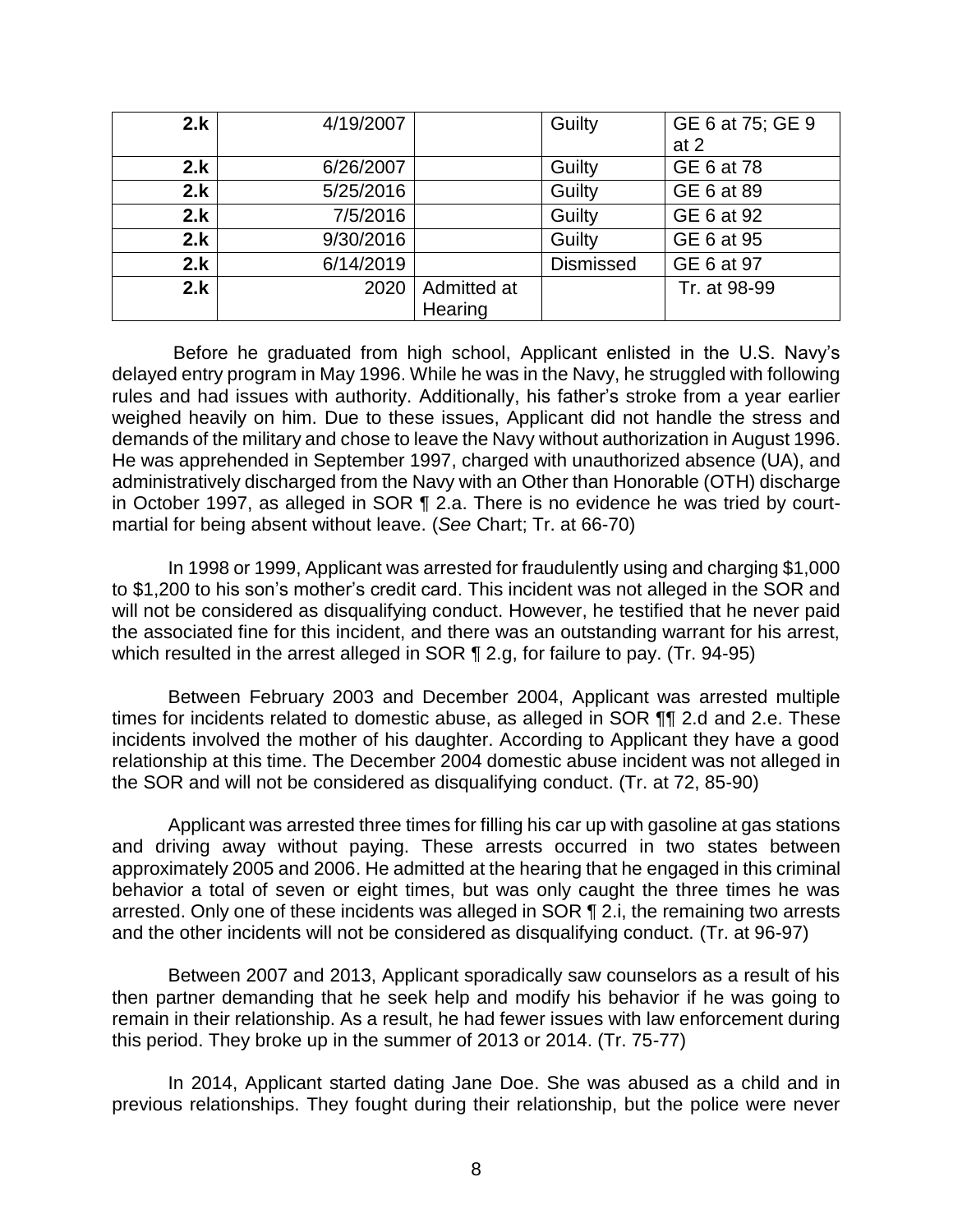involved until he moved out of their shared residence. In July 2016, when he returned to remove his belongings from their home, they argued, and they both called the police. As a result of this incident, a four-year restraining order was issued against Applicant. At the hearing, he claimed he unknowingly violated the restraining order by returning to their apartment complex to check on a vehicle that he left there. (Tr. 77-84)

Following the 2016 arrest alleged in SOR ¶ 2.j for violation of a restraining order, Applicant was court-ordered to attend over 50 weekly counseling sessions. He was tested and subsequently diagnosed with Asperger's syndrome. Applicant's counseling has helped him understand his anger issues. Since he completed the mandatory program in date of the hearing, he most recently attended counseling in May 2021. He currently meditates daily to help himself mentally and talks to a good friend. The restraining order approximately September 2018, Applicant has attended 20 voluntary sessions. As of the expired in November 2020. (Tr. 71-76, 83-85, 104-106)

 The SOR alleges that Applicant was arrested or ticketed ten times for operating a vehicle while his license was revoked or suspended between August 2000 and March 2017. The documentary evidence indicates Applicant was actually arrested approximately seventeen times between August 2000 and June 2019. At the hearing, Applicant admitted that the last time he was arrested or ticked for driving under a suspended or revoked license or with no insurance was in 2020. Additionally, there were periods in 2020 that he operated a vehicle without a valid driver's license and without car insurance. He lost his driver's license due to receiving too many speeding tickets. (See Chart; Tr. 98-100)

 Applicant testified that his numerous tickets for operating without a valid driver's license were the result of him being the sole wage earner in his family, and his need to get to work. At his hearing, Applicant claimed that he had had paid all of the state fees associated with his various tickets and crimes, his driver's license was in good standing, and his vehicle was fully insured. (Tr. 19-20, 98)

 In his 2016 SCA, Applicant did not disclose any marijuana use during the previous seven years. In his October 2018 interview with the Government investigator, he admitted to using marijuana in 2012 or 2014. At the hearing, he testified that his "firm belief is marijuana is not necessarily a drug and should be taken off the Schedule I with the DEA so [he does not] think of that as a drug per se." When questioned, he admitted to using it in 2017 or 2018, after he completed his SCA, but before his interview with the investigator. Applicant's failure to disclose his drug use in his SCA and during his interview were not alleged in the SOR. Additionally, his drug use was not alleged in the SOR. His failure to disclose his marijuana use on his SCA and during his interview will not be considered as disqualifying conduct. (GE 1 at 28-29; GE 2 at 10-11; Tr. at 80; 102-104)

 The documentary evidence indicates Applicant had outstanding warrants almost continuously between 1999 and 2009. These warrants were often related to his criminal conduct alleged in the SOR. However, his failure to resolve his court issues related to his traffic tickets for operating a vehicle without a valid or suspended license also led to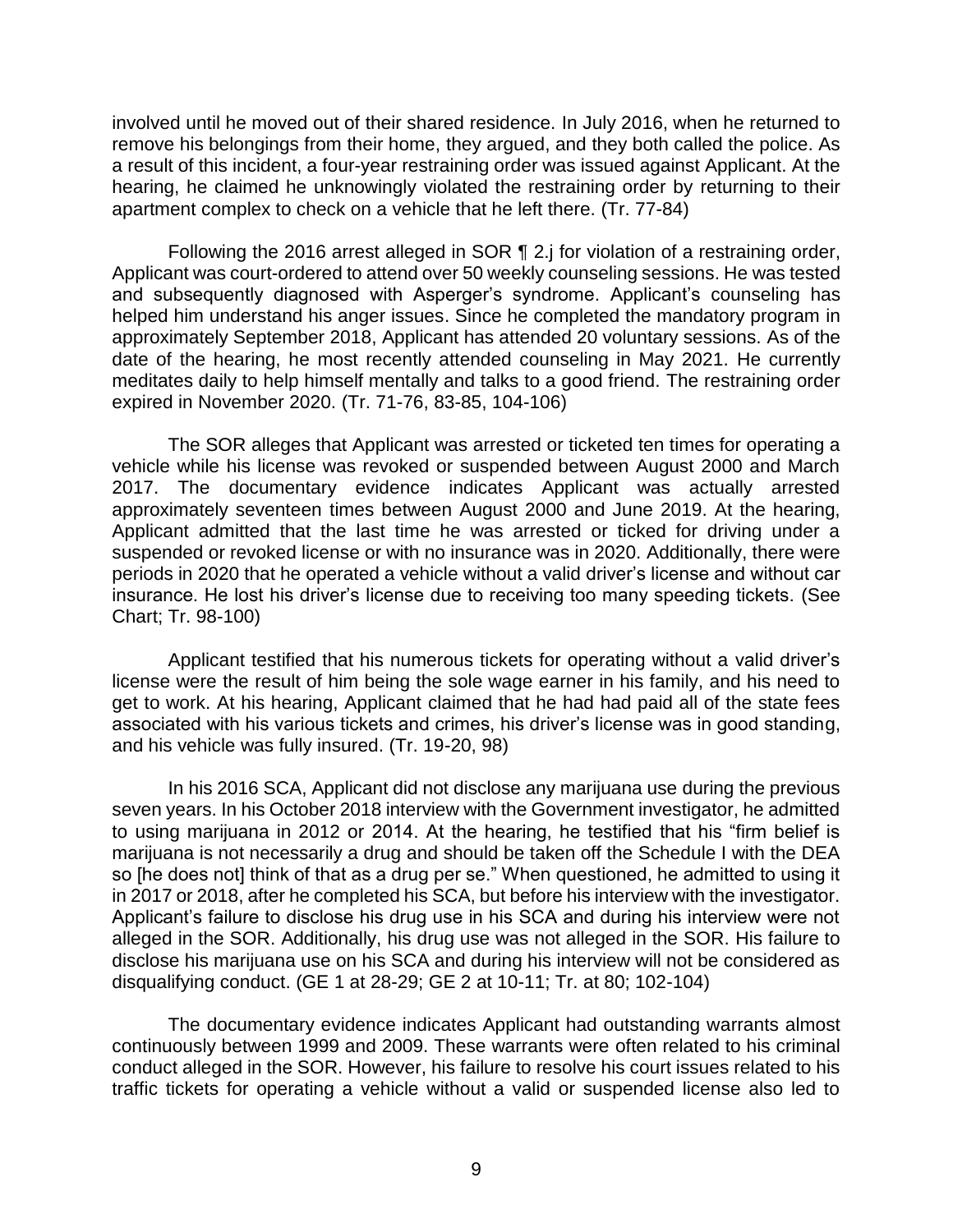multiple warrants. Additionally, he failed to pay his fines, and his checks were returned for non-sufficient funds, resulting in multiple judgments against him related to his offenses. (GE 6; GE 9)

 Applicant loves his current job and wants to continue working there. He has had no reprimands other than attendance issues when he first starting working there due to court-related obligations. He believes he is highly regarded at his position by his supervisor. (Tr.at 118-119)

#### **Policies**

 *Classified Information within Industry* (February 20, 1960), as amended; DOD Directive 5220.6, *Defense Industrial Personnel Security Clearance Review Program* (January 2, 1992), as amended (Directive); and the adjudicative guidelines (AG), which became This case is adjudicated under Executive Order (EO) 10865, *Safeguarding*  effective on June 8, 2017.

Regulation  $\P\P$  C3.1.2.1.1.7 and C3.1.2.1.2.3.) "The standard that must be met for  $\dots$  assignment to sensitive duties is that, based on all available information, the person's loyalty, reliability, and trustworthiness are such that . . . assigning the person to sensitive duties is clearly consistent with the interests of national security." (*See* Regulation ¶ C6.1.1.1.) The Deputy Under Secretary of Defense (Counterintelligence and Security) Memorandum, dated November 19, 2004, indicates trustworthiness adjudications will apply to cases forwarded to DOHA by the Defense Security Service and Office of Personnel Management. Department of Defense contractor personnel are afforded the right to the procedures contained in the Directive before any final unfavorable access determination may be made. (*See* Regulation ¶ C8.2.1.) Positions designated as ADP I/II/III are classified as "sensitive positions." (*See* 

 When evaluating an Applicant's suitability for a public trust position, the administrative judge must consider the disqualifying and mitigating conditions in the Administrative Guidelines (AG) ¶ 2 (a). These guidelines are not inflexible rules of law. conjunction with the factors listed in the adjudicative process. The administrative judge's to AG ¶ 2(c), the entire process is a conscientious scrutiny of a number of variables known reliable information about the person, past and present, favorable and unfavorable, in Instead, recognizing the complexities of human behavior, these guidelines are applied in overarching adjudicative goal is a fair, impartial and commonsense decision. According as the "whole-person concept." The administrative judge must consider all available, making a decision.

The protection of the national security is the paramount consideration. AG  $\P$  2(b) requires that "[a]ny doubt concerning personnel being considered for access to [sensitive] information will be resolved in favor of national security." In reaching this decision, I have drawn only those conclusions that are reasonable, logical and based on the evidence contained in the record. Likewise, I have avoided drawing inferences grounded on mere speculation or conjecture.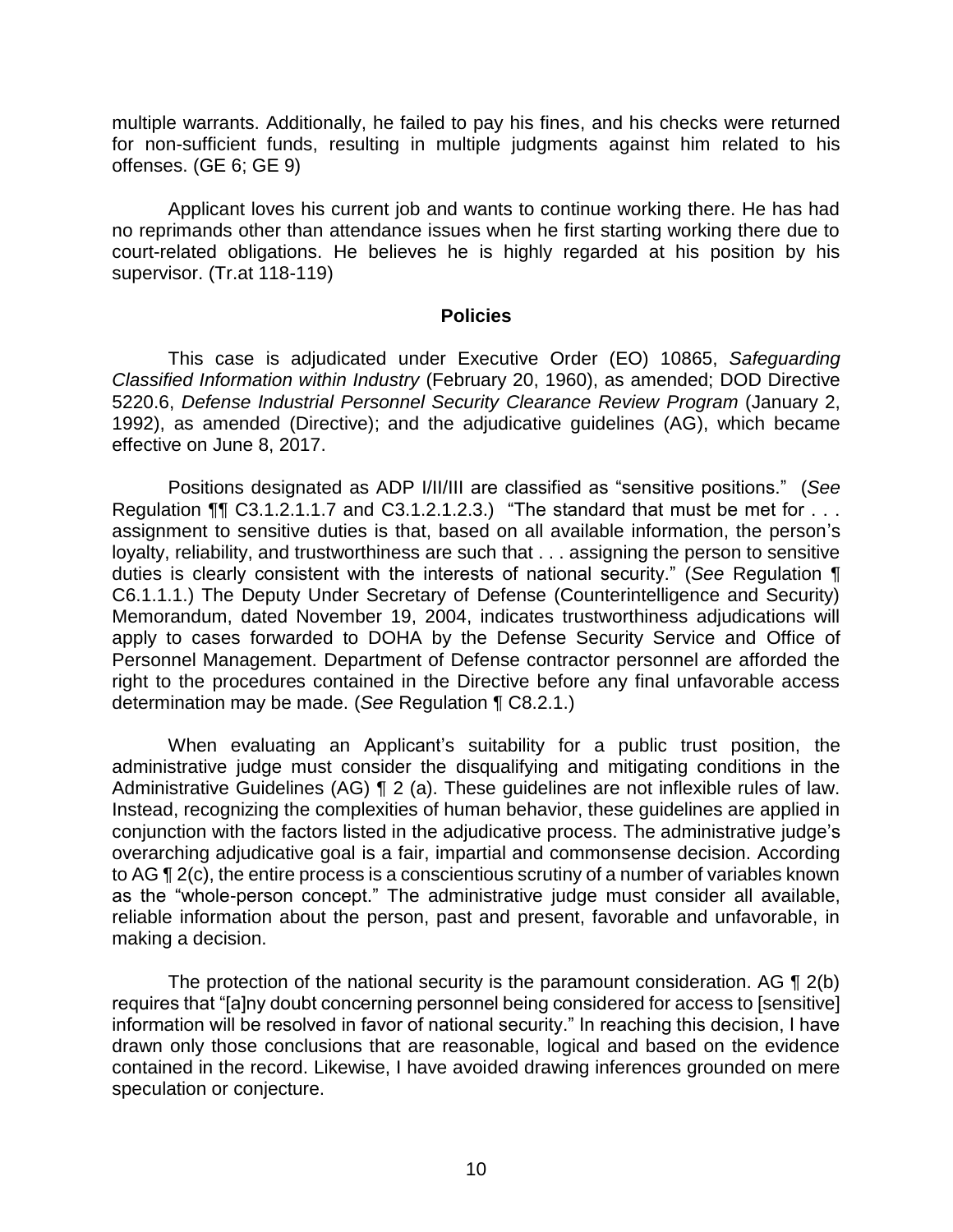Under Directive ¶ E3.1.14, the Government must present evidence to establish controverted facts alleged in the SOR. Under Directive ¶ E3.1.15, the Applicant is responsible for presenting "witnesses and other evidence to rebut, explain, extenuate, or mitigate facts admitted by applicant or proven by Department Counsel. . . ." The Applicant has the ultimate burden of persuasion as to obtaining a favorable trustworthiness decision.

 A person who seeks access to sensitive information enters into a fiduciary relationship with the Government predicated upon trust and confidence. This relationship transcends normal duty hours and endures throughout off-duty hours. The Government reposes a high degree of trust and confidence in individuals to whom it grants access to sensitive information. Decisions include, by necessity, consideration of the possible risk the Applicant may deliberately or inadvertently fail to protect or safeguard sensitive information. Such decisions entail a certain degree of legally permissible extrapolation as to potential, rather than actual, risk of compromise of sensitive information.

#### **Analysis**

## **Guideline F: Financial Considerations**

The concern under Guideline F (Financial considerations) is set out in AG ¶ 18:

Failure to live within one's means, satisfy debts, and meet financial obligations may indicate poor self-control, lack of judgment, or unwillingness to abide by rules and regulations, all of which can raise questions about an individual's reliability, trustworthiness, and ability to protect classified or sensitive information. Financial distress can also be caused or exacerbated by, and thus can be a possible indicator of, other issues of personnel security concern such as excessive gambling, mental health conditions, substance misuse, or alcohol abuse or dependence. An individual who is financially overextended is at greater risk of having to engage in illegal or otherwise questionable acts to generate funds . . . .

 This concern is broader than the possibility that a person might knowingly compromise classified or sensitive information to raise money. It encompasses concerns about a person's self-control, judgment, and other qualities essential to protecting classified or sensitive information. A person who is financially irresponsible may also be irresponsible, unconcerned, or negligent in handling and safeguarding classified or sensitive information.

 The record evidence of Applicant's delinquent debts establishes the following disqualifying condition under AG ¶ 19:

(c) a history of not meeting financial obligations.

AG ¶ 20 describes conditions that could mitigate security concerns. The following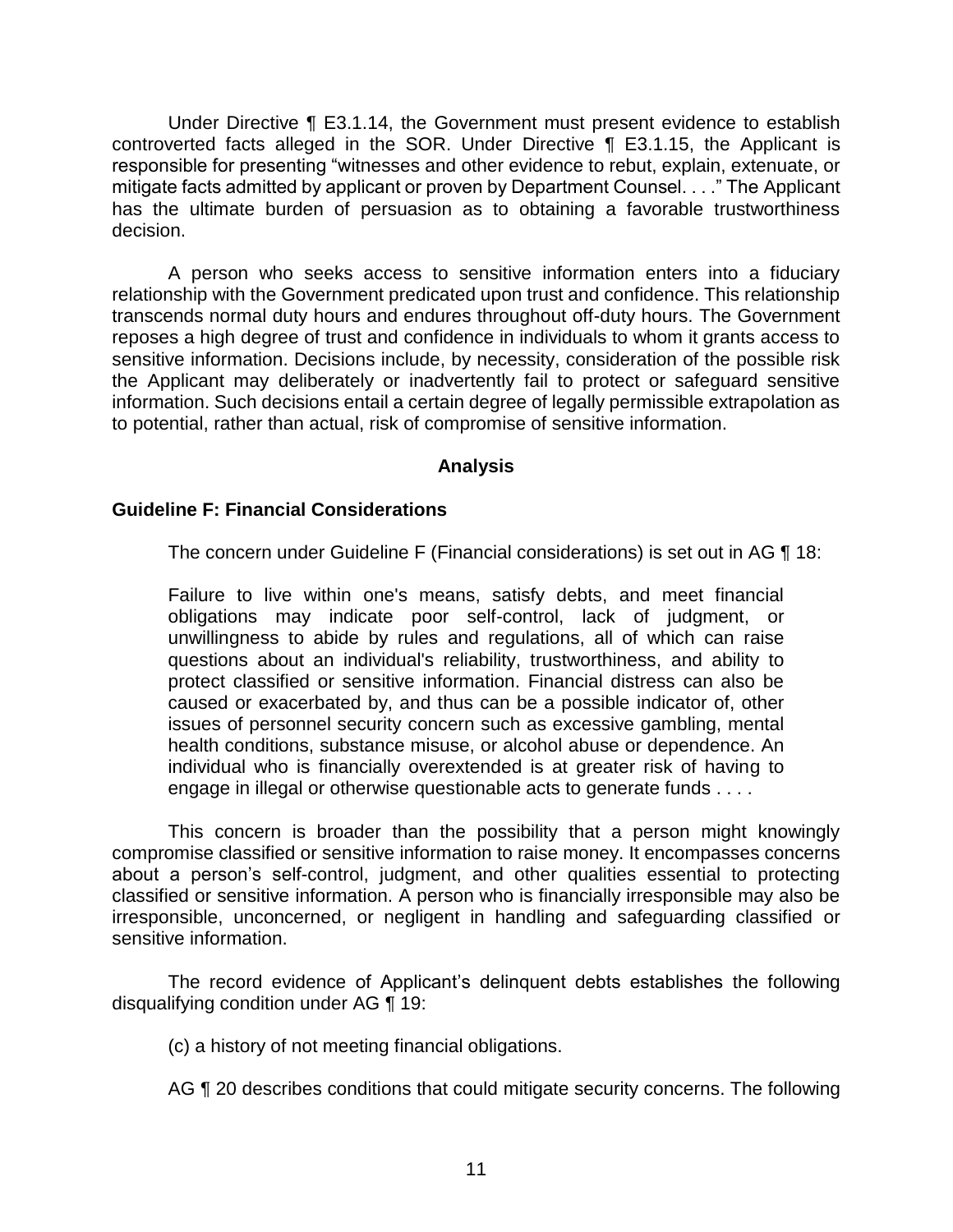are potentially applicable in this case:

(a) the behavior happened so long ago, was so infrequent, or occurred under such circumstances that it is unlikely to recur and does not cast doubt on the individual's current reliability, trustworthiness, or good judgment;

(b) the conditions that resulted in the financial problem were largely beyond the person's control (e.g., loss of employment, a business downturn, unexpected medical emergency, a death, divorce or separation, clear victimization by predatory lending practices, or identity theft), and the individual acted responsibly under the circumstances;

(c) the individual has received or is receiving financial counseling for the problem from a legitimate and credible source, such as a non-profit credit counseling service, and there are clear indications that the problem is being resolved or is under control;

(d) the individual initiated and is adhering to a good-faith effort to repay overdue creditors or otherwise resolve debts;

(e) the individual has a reasonable basis to dispute the legitimacy of the past-due debt which is the cause of the problem and provides documented proof to substantiate the basis of the dispute or provides evidence of actions to resolve the issue; and

(g) the individual has made arrangements with the appropriate tax authority to file or pay the amount owed and is in compliance with those arrangements.

 underemployment, not having health insurance, relationship problems, mental-health issues, and the COVID-19 pandemic. However, he has not initiated sufficient actions to resolve his existing delinquent debts. Many of the conditions that contributed to Applicant's financial problems were beyond his control, but he has not demonstrated that he acted responsibly to address his delinquent debts. Additionally, it is clear from the totality of the evidence that many of Applicant's financial issues were related to his underlying behavioral problems. His court costs, tickets, fines, and fees were and have been significant over the years. He did not establish his inability to change and modify his Applicant's financial issues are the result of periods of unemployment, behavior.

 Applicant has worked for his current employer for over three years, but he has failed to voluntarily address many of the debts alleged in the SOR. Although he has no new delinquent consumer debts, Applicant's financial issues continue to be an ongoing concern. The documentation that he provided demonstrates that the debts that are being resolved are only being paid because his creditors sought judgments and are actively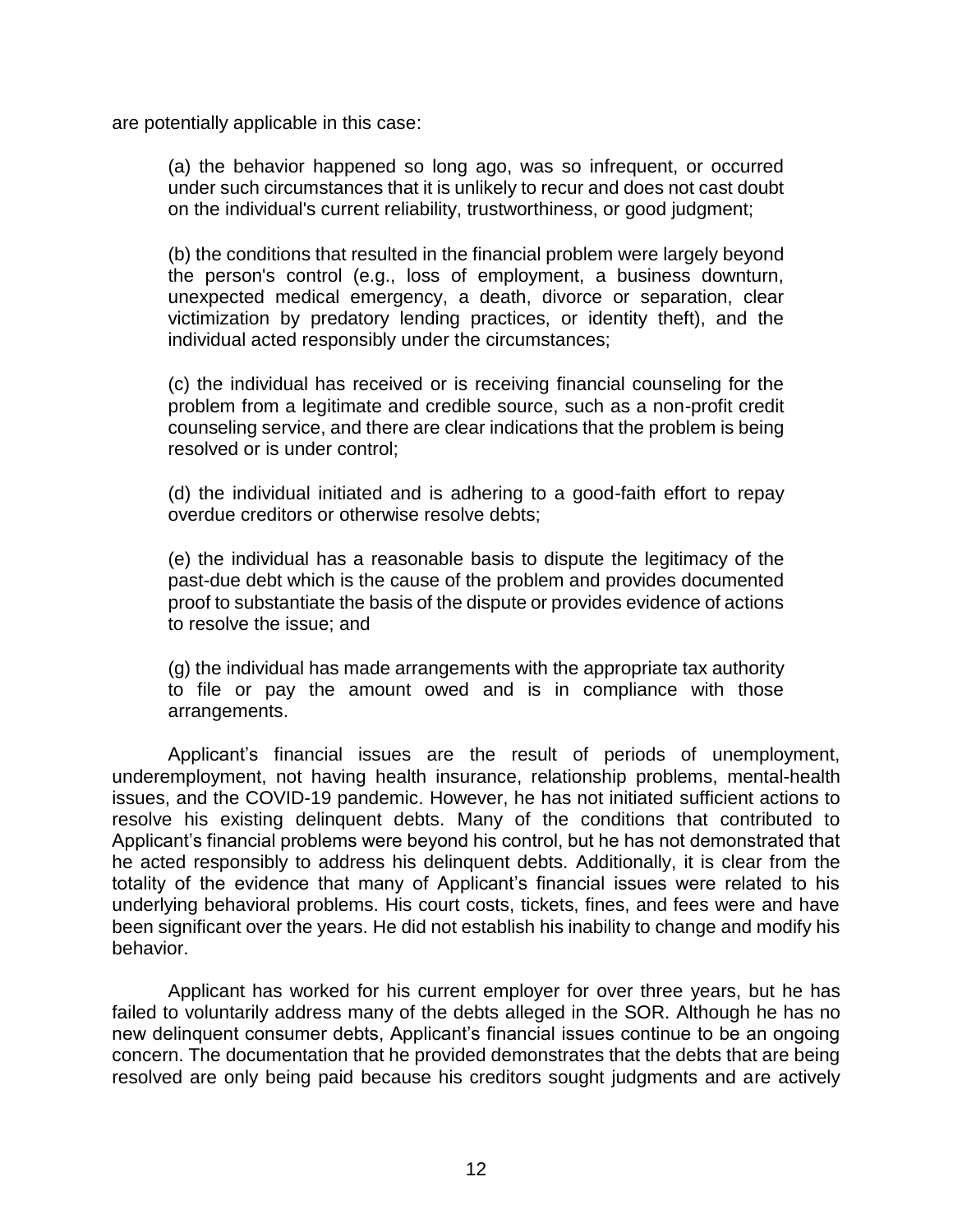garnishing his paychecks. Therefore, he does not receive complete credit for mitigation under AG ¶ 20(d).

Applicant's history of financial problems extends back to at least 2010, when he filed for Chapter 7 bankruptcy, and debts totaling \$70,000 to \$80,000 were discharged. Although he had counseling as part of the bankruptcy process, he accrued new debts after his bankruptcy. Finally, he did not provide documentation demonstrating that he has filed and paid his 2014 and 2015 federal income taxes. Mitigation under AG ¶¶ 20(a), 20(b), 20(c), 20(d), 20(e), and 20(g) was not established.

## **Guideline E: Personal Conduc**t

The concern under this guideline is set out in AG ¶ 15:

 Conduct involving questionable judgment, lack of candor, dishonesty, or unwillingness to comply with rules and regulations can raise questions about an individual's reliability, trustworthiness, and ability to protect classified or sensitive information. Of special interest is any failure to cooperate or provide truthful and candid answers during national security investigative or adjudicative processes. The following will normally result in an unfavorable national security eligibility determination, security clearance action, or cancellation of further processing for national security eligibility:

(a) refusal, or failure without reasonable cause, to undergo or cooperate with security processing, including but not limited to meeting with a security investigator for subject interview, completing security forms or releases, cooperation with medical or psychological evaluation, or polygraph examination, if authorized and required; and

(b) refusal to provide full, frank, and truthful answers to lawful questions of investigators, security officials, or other official representatives in connection with a personnel security or trustworthiness determination.

 For almost 20 years, Applicant engaged in conduct that was, at times, criminal in nature, and demonstrated questionable judgment, untrustworthiness, unreliability, and an unwillingness to comply with rules and regulations. Based upon Applicant's behavior between 1997 and 2017, the following disqualifying condition (DC) under this AG ¶ 16 is applicable:

(e) personal conduct, or concealment of information about one's conduct, that creates a vulnerability to exploitation, manipulation, or duress by a foreign intelligence entity or other individual or group. Such conduct includes: (1) engaging in activities which, if known, could affect the person's personal, professional, or community standing.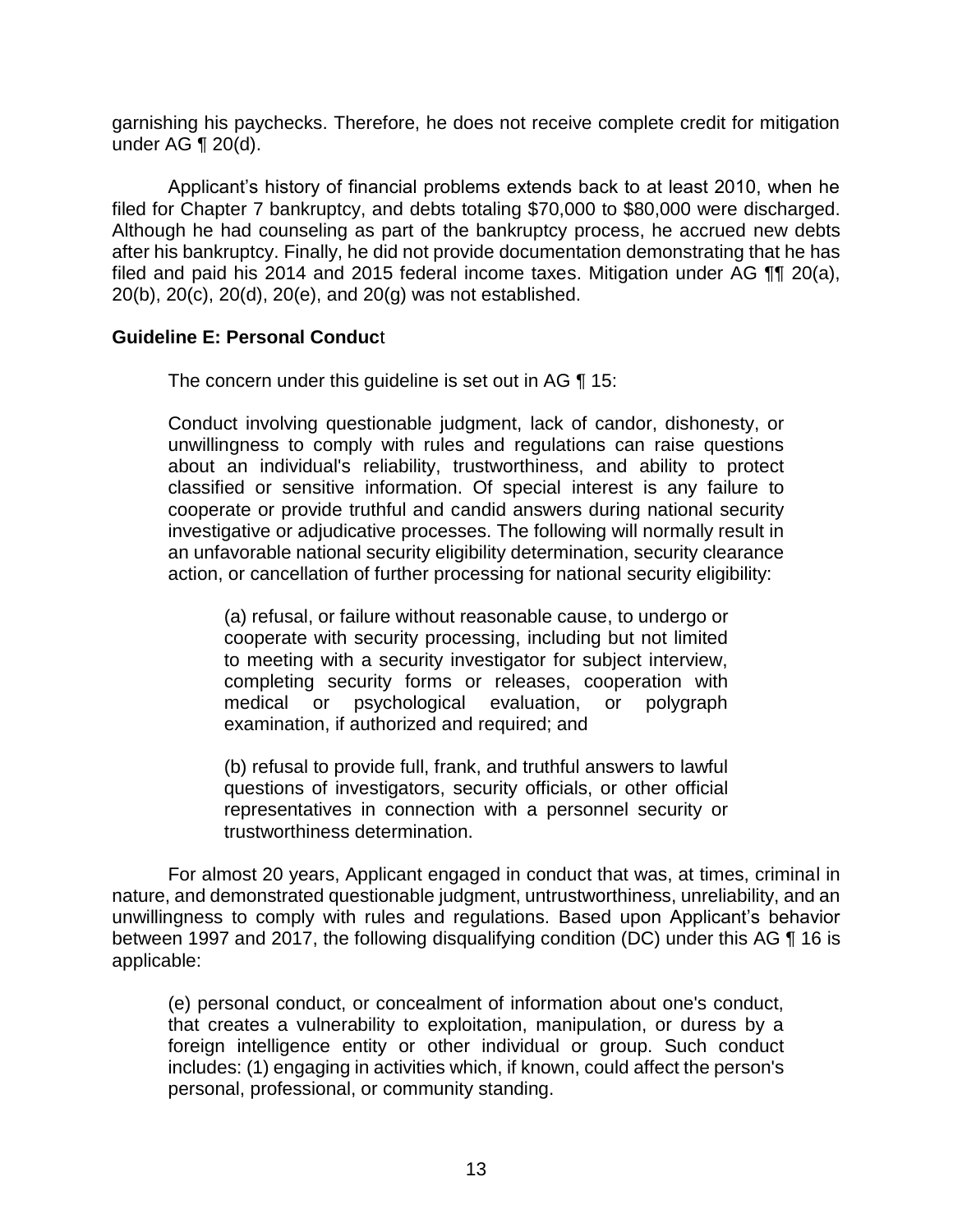Many of the alleged incidents were traffic-related and may not be crimes, others are likely misdemeanors, and a few could be felonies. Having considered all of the factors set forth in AG ¶ 17 that could mitigate the concern under this guideline, I find the following relevant:

AG ¶ 17(c): the offense is so minor, or so much time has passed, or the that it is unlikely to recur and does not cast doubt on the individual's behavior is so infrequent, or it happened under such unique circumstances reliability, trustworthiness, or good judgment; and

AG ¶ 17(d): the individual has acknowledged the behavior and obtained counseling to change the behavior or taken other positive steps to alleviate the stressors, circumstances, or factors that contributed to untrustworthy, unreliable, or other inappropriate behavior, and such behavior is unlikely to recur.

 Some of Applicant's incidents were relatively minor traffic violations, but when his behavior is considered as a whole, his criminal and traffic incidents are not insignificant, they establish a pattern of a person who fails to follow rules and regulations. As previously stated, numerous arrests and traffic tickets were not alleged in the SOR, and were not considered in determining if the disqualifying condition applied; however, these incidents were a factor in determining if the mitigating conditions are applicable.

 In this case, Applicant was arrested or ticketed over 33 times between October 1997 and 2020. He admitted to stealing gasoline from gas stations an additional four or five times without receiving tickets or being arrested. Additionally, he continued to drive his vehicle without a valid driver's license and without insurance after the SOR was issued in October 2019, and received a ticket as recently as 2020. He was arrested multiple times for domestic violence and had an active restraining order until as recently as November 2020, less than two years ago. Given his lengthy history of misconduct, the frequency of Applicant's arrests and tickets, and the recency of his last ticket, he has not demonstrated that it is unlikely that this type of behavior will recur.

 Applicant also failed to be forthright on his 2016 SCA and during his 2018 interview with a Government investigator regarding his use of marijuana. He admitted at the hearing that he used marijuana after he completed his SCA and before his interview. This does contribute to Applicant's history of criminal activity and ongoing inability to follow behavior, his lack of candor and his drug abuse, was not alleged in the SOR; however, it rules and regulations and behave in a responsible and trustworthy manner.

 Applicant attended counseling sporadically between 2007 and 2013; consistently between 2007 and 2008; and approximately 20 times between 2008 and May 2021. He is to be commended for voluntarily attending counseling after his court-ordered treatment was satisfied in 2008; however, he failed to demonstrate that the underlying behavior or personal conduct is unlikely to recur.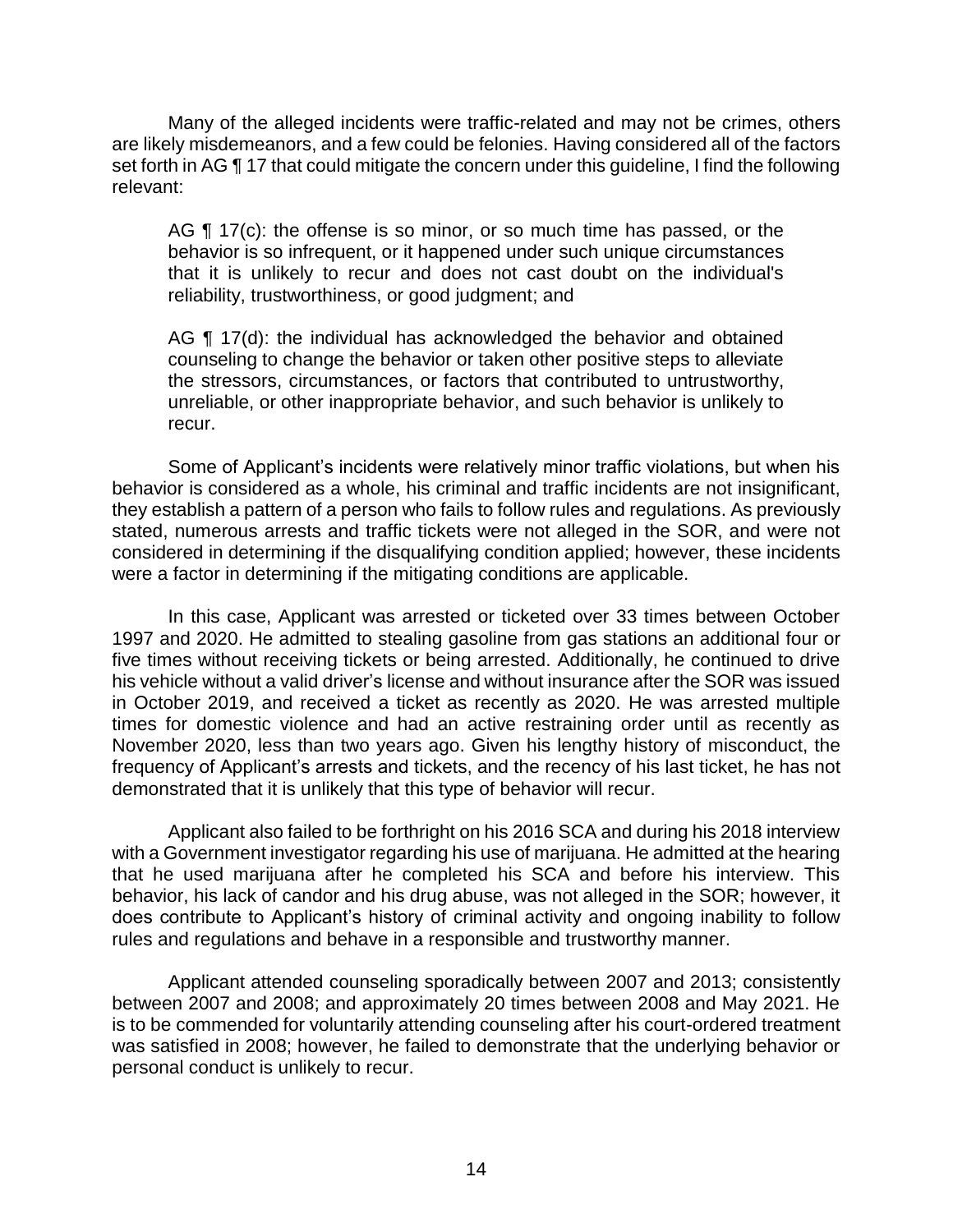willingness or ability to comply with rules and regulations. Thus, I cannot conclude that I have doubts about Applicant's reliability, trustworthiness, judgment, and his he has mitigated the Guideline E concerns. AG ¶¶ 17(c) and 17(d) do not apply.

#### **Whole-Person Concept**

Under the whole-person concept, the administrative judge must evaluate an Applicant's eligibility for a public trust position by considering the totality of the Applicant's conduct and all the circumstances. The administrative judge should consider the nine adjudicative process factors listed at AG ¶ 2(d):

 (1) the nature, extent, and seriousness of the conduct; (2) the circumstances surrounding the conduct, to include knowledgeable participation; (3) the frequency and recency of the conduct; (4) the individual's age and maturity at the time of the conduct; (5) the extent to which participation is voluntary; (6) the presence or absence of rehabilitation and other permanent behavioral changes; (7) the motivation for the conduct; (8) the potential for pressure, coercion, exploitation, or duress; and (9) the likelihood of continuation or recurrence.

Under AG  $\P$  2(c), the ultimate determination of whether to grant eligibility for a public trust position must be an overall commonsense judgment based upon careful consideration of the guidelines and the whole-person concept. I considered the potentially disqualifying and mitigating conditions in light of all the facts and circumstances surrounding this case.

 eligibility and suitability for a public trust position. His twenty plus years of engaging in criminal and irresponsible behavior, his use of illegal drugs, his failure to be forthright regarding his drug use, and his failure to resolve his financial obligations without garnishments, cause me to question his eligibility and suitability for a position of trust. For all these reasons, I conclude Applicant did not mitigate the trustworthiness concerns Overall, the record evidence leaves me with questions or doubts as to Applicant's arising from his delinquent debts and personal conduct.

## **Formal Findings**

 Formal findings for or against Applicant on the allegations set forth in the SOR, as required by section E3.1.25 of Enclosure 3 of the Directive, are:

Paragraph 1, Guideline F (Financial Considerations): AGAINST APPLICANT

Subparagraph 1.a: For Applicant Subparagraphs  $1.b - 1.h$ : Against Applicant Subparagraph 1.i: For Applicant Subparagraphs 1.j - 1.p: Against Applicant Subparagraph 1.g: For Applicant